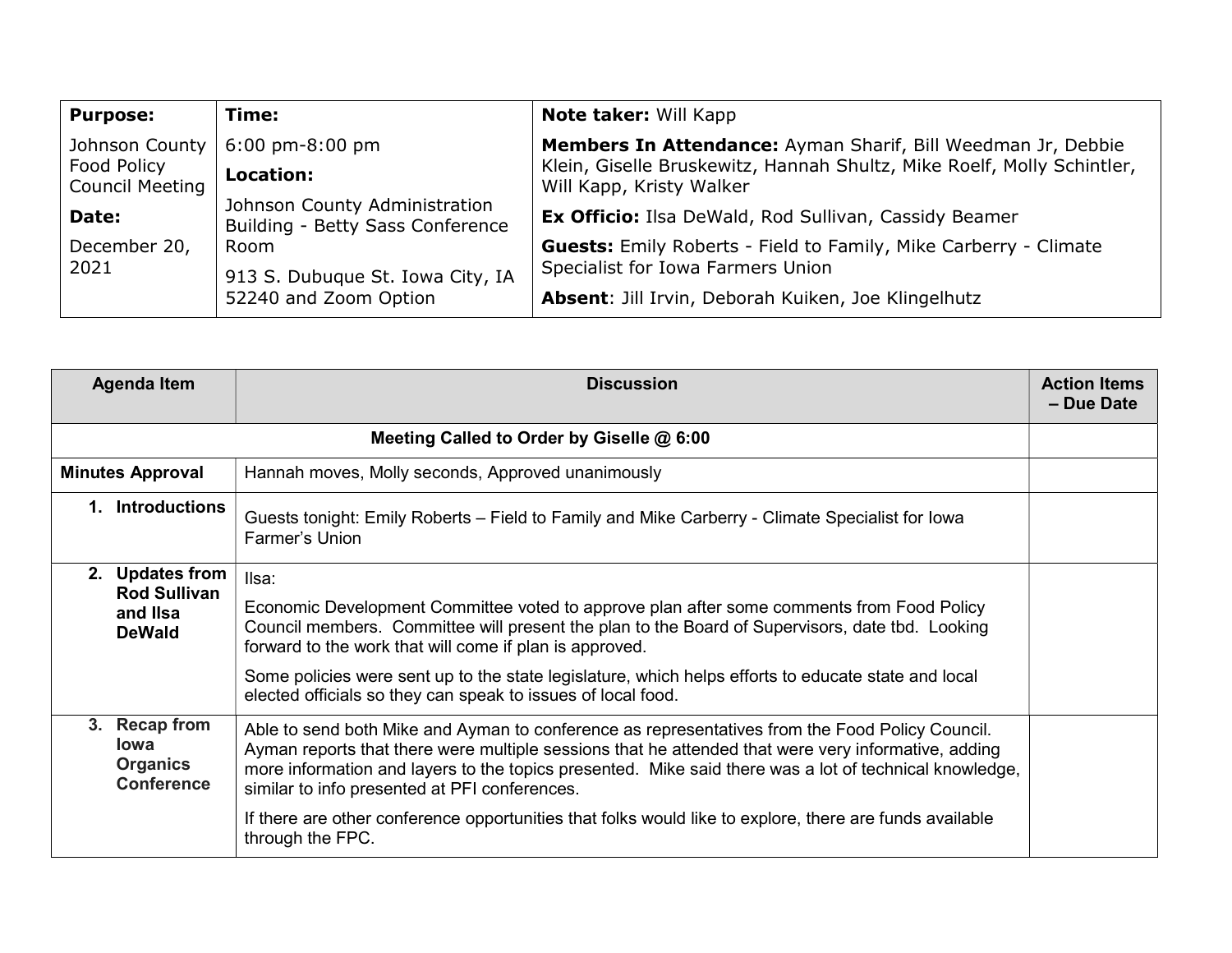| 4. Discuss<br><b>American</b><br><b>Rescue Plan</b><br>Act<br><b>Recommend</b><br>ations                                       | Focus the language of funding toward increasing access to local foods and increase resilience in local<br>food system. A draft of recommendations for a Local Foods Grant program was presented. One<br>question about how money is allocated by fiscal year was brought up. \$50,000 is devoted to FY22<br>(which ends in June of 2022) and \$75,000 to FY 23 (July 2022 - June 2023). May be a way to think<br>about how to frame grant work. Rod mentions that if funding counts as "money out the door" if the<br>county gives it to the awardee then it counts as spent in that fiscal year. FPC has ability to frame how<br>the grant process and application works (in response to a question about reimbursement vs. money<br>up front). Molly brings up that a conversation about exactly what the focus is and how we want to<br>think about the presentation of the grant application. Ilsa comments that the best way to figure out<br>answers is to have very direct questions - if a plan is put forth, we can put that toward county grant<br>folks so they can help to determine what is possible in terms of ARPA restrictions. We will continue to<br>talk about this in January meeting. |  |
|--------------------------------------------------------------------------------------------------------------------------------|-------------------------------------------------------------------------------------------------------------------------------------------------------------------------------------------------------------------------------------------------------------------------------------------------------------------------------------------------------------------------------------------------------------------------------------------------------------------------------------------------------------------------------------------------------------------------------------------------------------------------------------------------------------------------------------------------------------------------------------------------------------------------------------------------------------------------------------------------------------------------------------------------------------------------------------------------------------------------------------------------------------------------------------------------------------------------------------------------------------------------------------------------------------------------------------------------------------|--|
| 5. Discuss<br><b>Food Policy</b><br><b>Council</b><br><b>Annual</b><br><b>Report and</b><br>Working<br>Group<br><b>Updates</b> | Three breakout groups were put together to think about what accomplishments we would like to<br>celebrate on our annual report. A list of ideas from the groups included: bringing in different<br>organizations, conducting first virtual food forum, formalized a strategic plan, equipment share plan<br>collaborated with IVRC&D on equipment share plan, guest speakers at meetings brought new ideas<br>and perspectives to our work, pushing local food policy conversations to the state level, and assessing<br>the needs of the community through the infrastructure working group.                                                                                                                                                                                                                                                                                                                                                                                                                                                                                                                                                                                                               |  |
| 6. Discuss lowa<br><b>Food System</b><br><b>Coalition</b><br><b>Focus</b><br>Groups &<br>Input<br><b>Sessions</b>              | Came out of the work of RFSWG to form a coalition of coalitions. Once every ten year opportunity to<br>advocate for local food issues at the state level. Trying to build social and political power, an effort is<br>being made to include as many stakeholders as possible across the state through focus groups and<br>input sessions.<br>Ilsa is looking at different coalitions that already exist (food access group, entrepreneurs of color<br>group, center for worker justice etc) to work together to reach as many folks as possible. Any ideas<br>about folks or groups that should be included, let IIsa know. Anyone can host/facilitate a meeting to<br>gather data. If you have interest in hosting or facilitating a focus group, let me know.<br>Conversation will continue at our January meeting                                                                                                                                                                                                                                                                                                                                                                                        |  |
| <b>7. Discuss 2022</b><br><b>Food Policy</b><br><b>Council</b><br><b>Calendar</b><br>$(7:10 \text{ PM})$                       | a. Local Foods Roundtable: Strengthening the Food System through Transformational<br>Narratives, February 5, 2022<br>Added subtitle in Food Justice working group today: 'Transforming the Food System Through<br>Storytelling. Looking at a 9 am - noon schedule. Anticipating that it will be in person at the Robert A.<br>Lee Rec Center which will allow for social distancing, but weather or Covid-19 situation could<br>necessitate a virtual option.                                                                                                                                                                                                                                                                                                                                                                                                                                                                                                                                                                                                                                                                                                                                               |  |